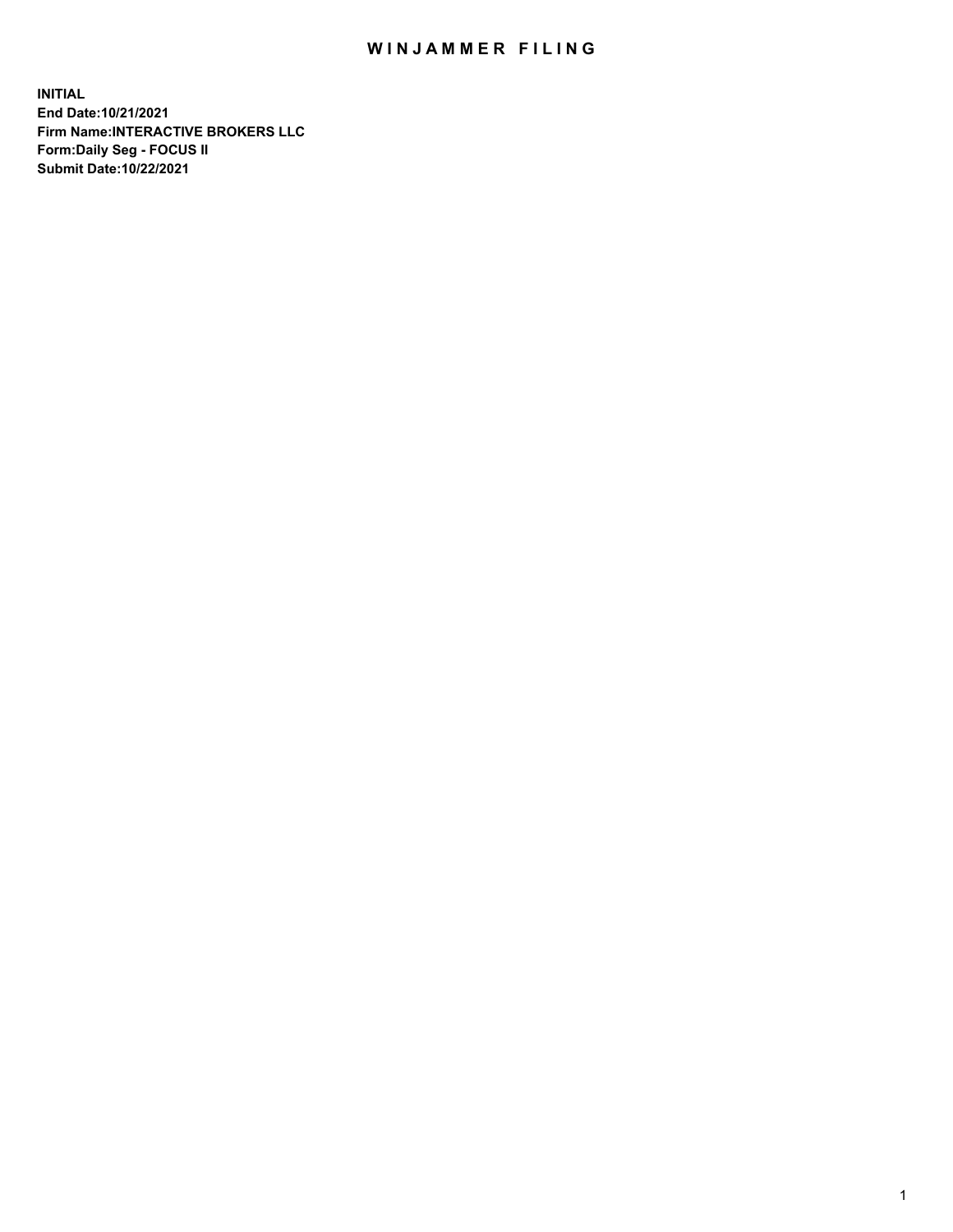**INITIAL End Date:10/21/2021 Firm Name:INTERACTIVE BROKERS LLC Form:Daily Seg - FOCUS II Submit Date:10/22/2021 Daily Segregation - Cover Page**

| Name of Company                                                                                                                                                                                                                                                                                                                | <b>INTERACTIVE BROKERS LLC</b>                                                                           |
|--------------------------------------------------------------------------------------------------------------------------------------------------------------------------------------------------------------------------------------------------------------------------------------------------------------------------------|----------------------------------------------------------------------------------------------------------|
| <b>Contact Name</b>                                                                                                                                                                                                                                                                                                            | James Menicucci                                                                                          |
| <b>Contact Phone Number</b>                                                                                                                                                                                                                                                                                                    | 203-618-8085                                                                                             |
| <b>Contact Email Address</b>                                                                                                                                                                                                                                                                                                   | jmenicucci@interactivebrokers.c<br>om                                                                    |
| FCM's Customer Segregated Funds Residual Interest Target (choose one):<br>a. Minimum dollar amount: ; or<br>b. Minimum percentage of customer segregated funds required:%; or<br>c. Dollar amount range between: and; or<br>d. Percentage range of customer segregated funds required between:% and%.                          | <u>0</u><br>$\overline{\mathbf{0}}$<br>155,000,000 245,000,000<br>0 <sub>0</sub>                         |
| FCM's Customer Secured Amount Funds Residual Interest Target (choose one):<br>a. Minimum dollar amount: ; or<br>b. Minimum percentage of customer secured funds required:%; or<br>c. Dollar amount range between: and; or<br>d. Percentage range of customer secured funds required between:% and%.                            | <u>0</u><br>$\overline{\mathbf{0}}$<br>80,000,000 120,000,000<br><u>00</u>                               |
| FCM's Cleared Swaps Customer Collateral Residual Interest Target (choose one):<br>a. Minimum dollar amount: ; or<br>b. Minimum percentage of cleared swaps customer collateral required:% ; or<br>c. Dollar amount range between: and; or<br>d. Percentage range of cleared swaps customer collateral required between:% and%. | $\overline{\mathbf{0}}$<br>$\underline{\mathbf{0}}$<br>$\underline{0}$ $\underline{0}$<br>0 <sub>0</sub> |

Attach supporting documents CH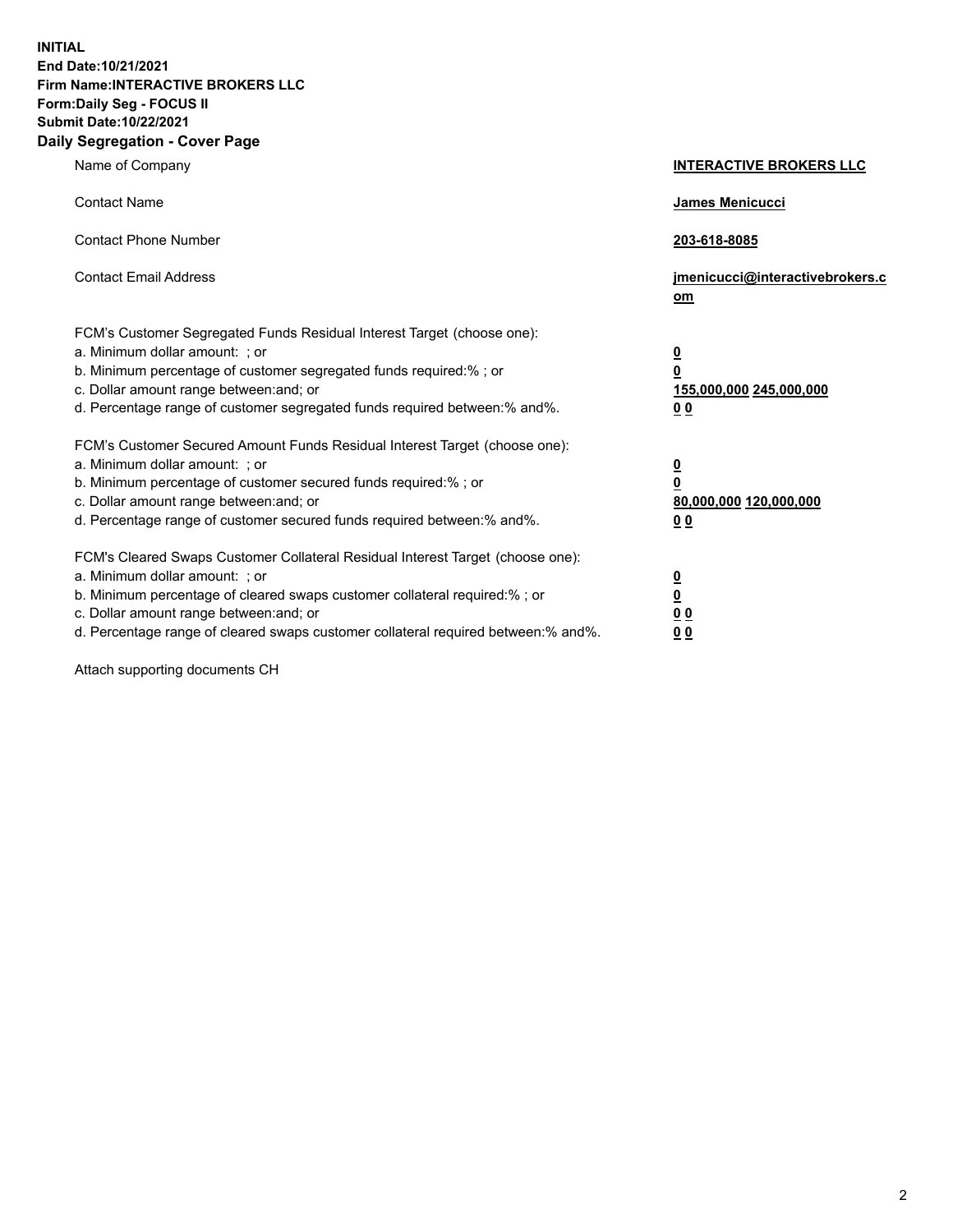## **INITIAL End Date:10/21/2021 Firm Name:INTERACTIVE BROKERS LLC Form:Daily Seg - FOCUS II Submit Date:10/22/2021 Daily Segregation - Secured Amounts**

|     | Daily Segregation - Secured Amounts                                                         |                                                               |
|-----|---------------------------------------------------------------------------------------------|---------------------------------------------------------------|
|     | Foreign Futures and Foreign Options Secured Amounts                                         |                                                               |
|     | Amount required to be set aside pursuant to law, rule or regulation of a foreign            | $0$ [7305]                                                    |
|     | government or a rule of a self-regulatory organization authorized thereunder                |                                                               |
| 1.  | Net ledger balance - Foreign Futures and Foreign Option Trading - All Customers             |                                                               |
|     | A. Cash                                                                                     | 513,571,830 [7315]                                            |
|     | B. Securities (at market)                                                                   | $0$ [7317]                                                    |
| 2.  | Net unrealized profit (loss) in open futures contracts traded on a foreign board of trade   | 13,469,554 [7325]                                             |
| 3.  | Exchange traded options                                                                     |                                                               |
|     | a. Market value of open option contracts purchased on a foreign board of trade              | 130,179 [7335]                                                |
|     | b. Market value of open contracts granted (sold) on a foreign board of trade                | -57,767 [7337]                                                |
| 4.  | Net equity (deficit) (add lines 1. 2. and 3.)                                               | 527,113,796 [7345]                                            |
| 5.  | Account liquidating to a deficit and account with a debit balances - gross amount           | 8,768 [7351]                                                  |
|     | Less: amount offset by customer owned securities                                            | 0 [7352] 8,768 [7354]                                         |
| 6.  | Amount required to be set aside as the secured amount - Net Liquidating Equity              | 527,122,564 [7355]                                            |
|     | Method (add lines 4 and 5)                                                                  |                                                               |
| 7.  | Greater of amount required to be set aside pursuant to foreign jurisdiction (above) or line | 527,122,564 [7360]                                            |
|     | 6.                                                                                          |                                                               |
|     | FUNDS DEPOSITED IN SEPARATE REGULATION 30.7 ACCOUNTS                                        |                                                               |
| 1.  | Cash in banks                                                                               |                                                               |
|     | A. Banks located in the United States                                                       | 105,943,397 [7500]                                            |
|     | B. Other banks qualified under Regulation 30.7                                              | 0 [7520] 105,943,397 [7530]                                   |
| 2.  | <b>Securities</b>                                                                           |                                                               |
|     | A. In safekeeping with banks located in the United States                                   | 320,991,080 [7540]                                            |
|     | B. In safekeeping with other banks qualified under Regulation 30.7                          | 0 [7560] 320,991,080 [7570]                                   |
| 3.  | Equities with registered futures commission merchants                                       |                                                               |
|     | A. Cash                                                                                     | $0$ [7580]                                                    |
|     | <b>B.</b> Securities                                                                        | $0$ [7590]                                                    |
|     | C. Unrealized gain (loss) on open futures contracts                                         | $0$ [7600]                                                    |
|     | D. Value of long option contracts                                                           | $0$ [7610]                                                    |
|     | E. Value of short option contracts                                                          | 0 [7615] 0 [7620]                                             |
| 4.  | Amounts held by clearing organizations of foreign boards of trade                           |                                                               |
|     | A. Cash                                                                                     | $0$ [7640]                                                    |
|     | <b>B.</b> Securities                                                                        | $0$ [7650]                                                    |
|     | C. Amount due to (from) clearing organization - daily variation                             | $0$ [7660]                                                    |
|     | D. Value of long option contracts                                                           | $0$ [7670]                                                    |
|     | E. Value of short option contracts                                                          | 0 [7675] 0 [7680]                                             |
| 5.  | Amounts held by members of foreign boards of trade                                          |                                                               |
|     | A. Cash                                                                                     | 213,878,571 [7700]                                            |
|     | <b>B.</b> Securities                                                                        | $0$ [7710]                                                    |
|     | C. Unrealized gain (loss) on open futures contracts                                         | 13,301,293 [7720]                                             |
|     | D. Value of long option contracts                                                           | 130,179 [7730]                                                |
|     | E. Value of short option contracts                                                          | <mark>-57,767</mark> [7735] <b><u>227,252,276</u> [7740</b> ] |
| 6.  | Amounts with other depositories designated by a foreign board of trade                      | 0 [7760]                                                      |
| 7.  | Segregated funds on hand                                                                    | $0$ [7765]                                                    |
| 8.  | Total funds in separate section 30.7 accounts                                               | 654, 186, 753 [7770]                                          |
| 9.  | Excess (deficiency) Set Aside for Secured Amount (subtract line 7 Secured Statement         | 127,064,189 [7380]                                            |
|     | Page 1 from Line 8)                                                                         |                                                               |
| 10. | Management Target Amount for Excess funds in separate section 30.7 accounts                 | 80,000,000 [7780]                                             |
| 11. | Excess (deficiency) funds in separate 30.7 accounts over (under) Management Target          | 47,064,189 [7785]                                             |
|     |                                                                                             |                                                               |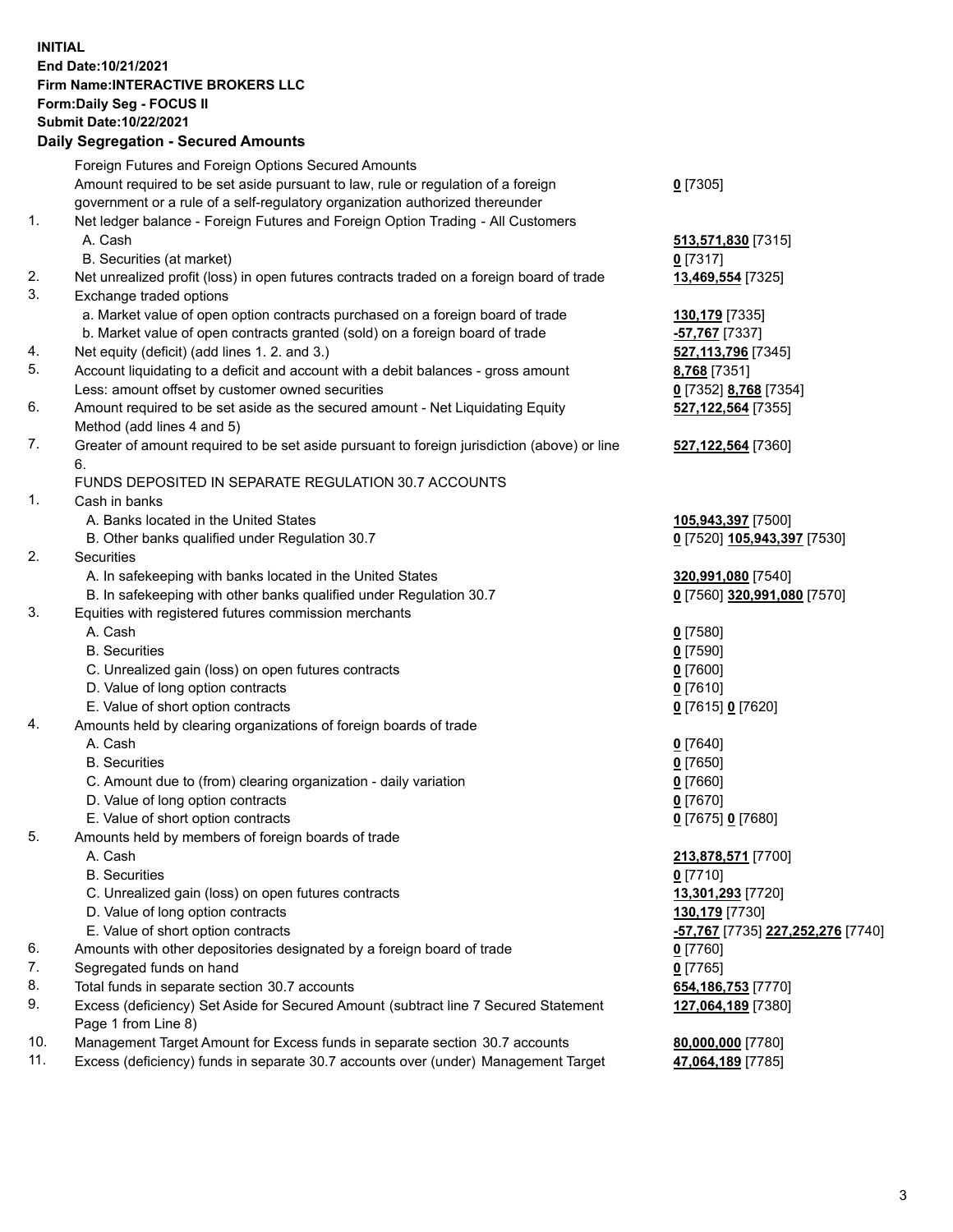**INITIAL End Date:10/21/2021 Firm Name:INTERACTIVE BROKERS LLC Form:Daily Seg - FOCUS II Submit Date:10/22/2021 Daily Segregation - Segregation Statement** SEGREGATION REQUIREMENTS(Section 4d(2) of the CEAct) 1. Net ledger balance A. Cash **7,180,854,207** [7010] B. Securities (at market) **0** [7020] 2. Net unrealized profit (loss) in open futures contracts traded on a contract market **400,145,277** [7030] 3. Exchange traded options A. Add market value of open option contracts purchased on a contract market **432,518,244** [7032] B. Deduct market value of open option contracts granted (sold) on a contract market **-341,163,736** [7033] 4. Net equity (deficit) (add lines 1, 2 and 3) **7,672,353,992** [7040] 5. Accounts liquidating to a deficit and accounts with debit balances - gross amount **1,127,099** [7045] Less: amount offset by customer securities **0** [7047] **1,127,099** [7050] 6. Amount required to be segregated (add lines 4 and 5) **7,673,481,091** [7060] FUNDS IN SEGREGATED ACCOUNTS 7. Deposited in segregated funds bank accounts A. Cash **2,217,758,460** [7070] B. Securities representing investments of customers' funds (at market) **3,079,406,910** [7080] C. Securities held for particular customers or option customers in lieu of cash (at market) **0** [7090] 8. Margins on deposit with derivatives clearing organizations of contract markets A. Cash **1,991,059,212** [7100] B. Securities representing investments of customers' funds (at market) **520,222,818** [7110] C. Securities held for particular customers or option customers in lieu of cash (at market) **0** [7120] 9. Net settlement from (to) derivatives clearing organizations of contract markets **-803,392** [7130] 10. Exchange traded options A. Value of open long option contracts **432,447,808** [7132] B. Value of open short option contracts **-341,124,784** [7133] 11. Net equities with other FCMs A. Net liquidating equity **0** [7140] B. Securities representing investments of customers' funds (at market) **0** [7160] C. Securities held for particular customers or option customers in lieu of cash (at market) **0** [7170] 12. Segregated funds on hand **0** [7150] 13. Total amount in segregation (add lines 7 through 12) **7,898,967,032** [7180] 14. Excess (deficiency) funds in segregation (subtract line 6 from line 13) **225,485,941** [7190] 15. Management Target Amount for Excess funds in segregation **155,000,000** [7194] 16. Excess (deficiency) funds in segregation over (under) Management Target Amount **70,485,941** [7198]

Excess